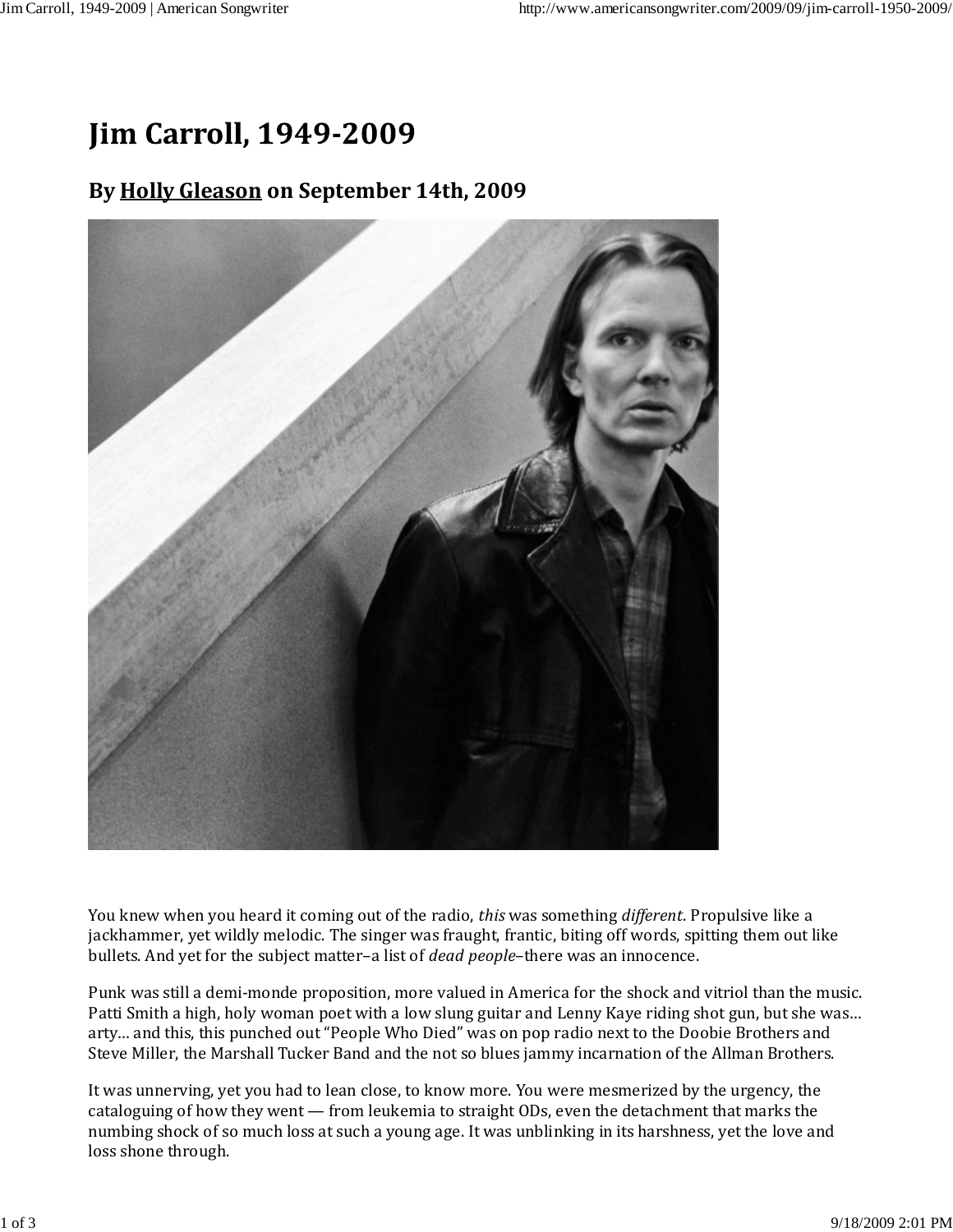Upon further excavation, the facts of Jim Carroll came to light. A basketball star. A bottom‐shelf junkie who turned tricks to support his habit. A Catholic boy turned prep school charity case. A Lower Manhattan street poet whose work was published in the Paris Review and captured the interest of Allen Ginsberg and Jack Kerouac. Yet another flicker around the fringe of Andy Warhol's Factory, a sometime provider of dialogue for the pop artist's many films. A compatriot of Patti Smith and Lenny Kaye, the visionaries who coaxed the poet before a band–and then what the cold fission begins.

*The Basketball Diaries* was almost a real time *Catcher in the Rye* for me, though more raw, more lurid, more beyond the grasp of my Midwestern mind. Yet so raggedly torn from forms I knew, it felt real, must be right, damn… Coming of age on the edge of a knife or a razor slicing through flesh and veins.

He knew about people who died, about compromises without choice, about sullying oneself for a vicious habit that made ones muscles flinch back with a force almost stronger than he could cognitively muster. It was terrifying. It made me feel more alive.

Like his music. Like his voice. Brittle. Boring into you. The words were everything, and they were the jagged sound of glass shattering. Combustive, Explosive. Undeniable. You couldn't turn away, yet for all the churlishness, the kid who turned tricks looking at Manhattan's Cloisters museum managed to hold your gaze with something that was somehow–against all odds–pleasing.

Call it adrenalin. Call it horror. Call it the same other side that Lou Reed–a fellow poet, New York City downtown texture, Andy Warhol veteran via the Velvet Underground – harvested to such shocking musical reward. The jolt of it held you rapt, left you breathless… like the drugs wanting more.

And like so many blazing creative fires, he burned even when there was no spotlight on him. After *Catholic Boy*, there were two more albums–which weren't even a flicker in the '80s–and a few more volumes of poetry: *The Book of Nods*, *Fear of Dreaming* and *Void of Course: Poems 1994-1997*.

Not to mention Leonardo DiCaprio's turn as the autobiographist in a film version of *The Basketball Diaries*, which put a harrowing face on the squalid promise and depravity of Carroll's notorious book. From the journals of a young man finding his way came the most compelling role the young heart throb had encountered since *This Boy's Life*.

Oh, and Jim Carroll was pretty. Really pretty. Stunning to look at.

Sky‐high cheek bones. Blazing red‐copper hair so common to the Irish. Intense eyes that burned like hot steel rods. The whitest, palest skin that seemed to make him a true child of midnight, that blue-tinged almost skim milk color that makes vampires seem healthy.

He was rock and roll perfection.

And to most, he's not even a footnote. Though being a New York‐driven artist, he did warrant an obit in today's N*ew York Times*. But that's not what matters here. What stands out is the way anyone who heard the vicious lashing, thrashing had it burned into their skin, the psyche: the liberation of not just kicking out the jams, but the way exactitude in an almost musical insurrection made the songs hit that much harder.

It was never just chaos, just shock. There was always that control. The cold within the fire. So few can handle that kind of rage,that kind of acid spewed against the bottomless pit of talent's madness and dereliction.

There's no saying that Carroll, who was 60 and had a heart attack at his home, who was spoken for in death by his brilliant ex-wife and attorney Rosemary Carroll, handled it appreciably better. But what he did was make it something the rest of us, the ones brave enough to listen, could begin to understand.

Too few can make it viscerally digestible. For everyone's bad‐ass, rebel, biker, outlaw want to, almost no one can cash the checks or truly live outside the law. The best we can hope for is someone who can hip us to how it tastes, the way it feels–even the bad parts, especially the bad parts.